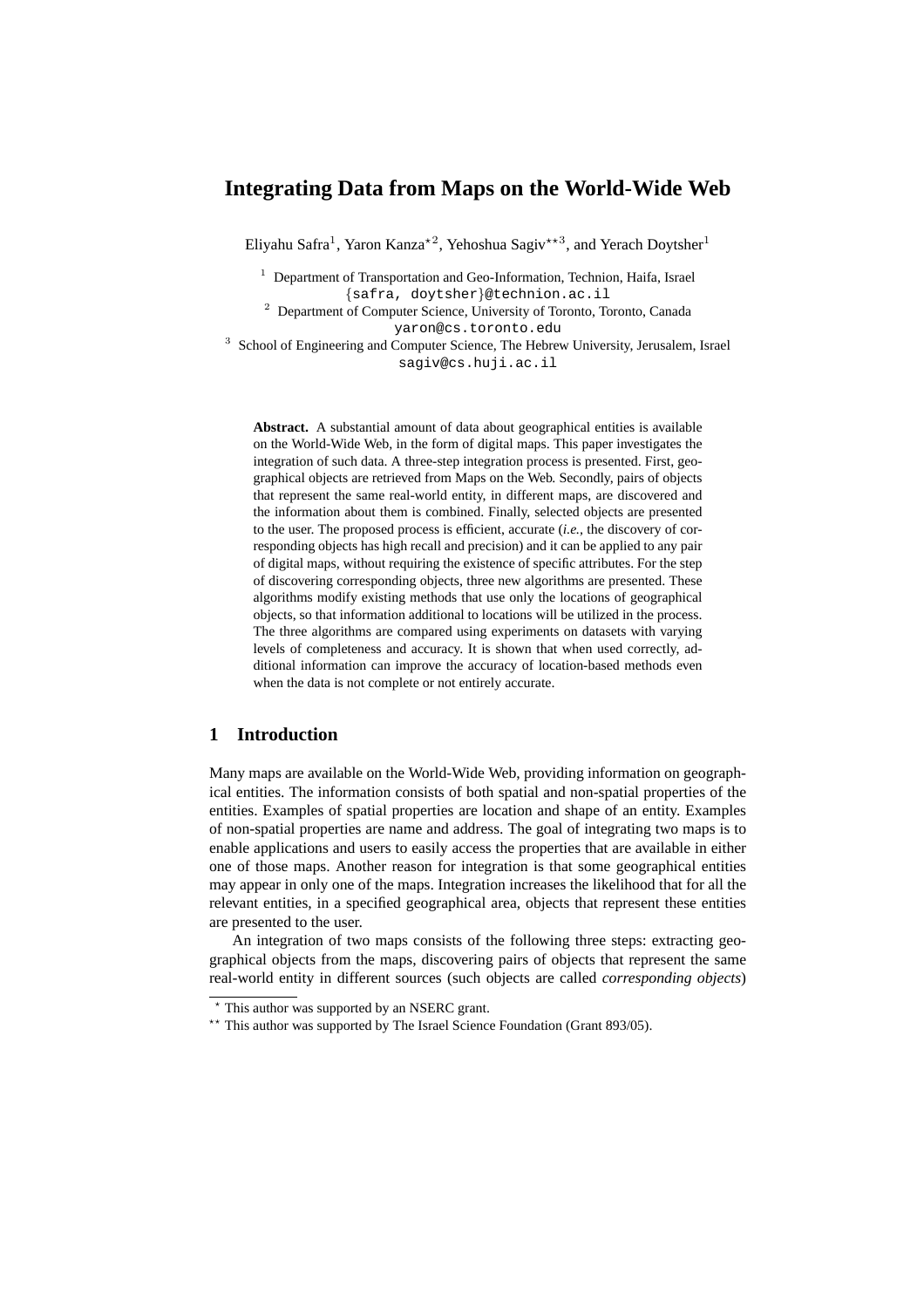and presenting the result to the user. This paper deals mainly with the second step of discovering corresponding objects. We use the term *matching algorithm* for an algorithm that discovers corresponding objects in two given datasets of geographical objects.

Methods for integrating data from the Web, and especially matching algorithms, should be able to cope with the following characteristics of the Web.

- Data on the Web is heterogeneous. This means that the same piece of information can have different forms in different sources. For example, in different sources, the name of a geographical entity can have different spellings or can be written in different languages. This makes it difficult for integration methods to use properties, such as names, for discovering corresponding objects. Another aspect of heterogeneity is incompleteness. Some attributes may not be available in some sources or not specified for some objects.
- Data may change frequently. For example, maps that contain hotels may also include reviews that are regularly added and updated by people who have stayed in those hotels. In such cases, the integration should be performed in real time, *i.e.*, when the user sends her request for information. Otherwise, the integrated data will not reflect the most recent changes in the sources. Consequently, an integration method for data on the Web must be efficient, especially if the method is used in a Web service that handles many requests concurrently.
- Data on the Web can be incorrect or inaccurate. Hence, on one hand, integration methods should rely mostly on object properties that are relatively accurate. On the other hand, this justifies using, in Web applications, approximation matching algorithms, *i.e., highly* (but not completely) *accurate* algorithms for discovering corresponding objects.

Because of the above reasons, in this paper we consider techniques that start with location-based matching algorithms and improve them. Relying primarily on locations has the following three advantages. First, locations are always available for spatial objects and their degree of accuracy can be determined relatively easily. Hence, locationbased matching algorithms can be applied to objects from any pair of maps. Second, location-based methods are suitable for integration of heterogeneous data, since it is easy to compare a pair of locations even when they are stored or measured in different ways. Third, there exist efficient location-based matching algorithms.

Location-based matching algorithms that are both efficient and effective were presented in the past [2, 3]. These algorithms only use locations for finding corresponding objects. Yet, in many cases, the accuracy of the integration can be improved significantly by using attributes of the integrated objects in addition to locations. This is especially important when dealing with data from the Web, where locations may be inaccurate. In this paper, we explain how to use properties of integrated objects to increase the effectiveness of location-based matching algorithms.

The main contributions of this paper are as follows. First, a complete process of integrating data from maps on the Web is presented. This process is efficient and general, in the sense that it can be applied to any pair of maps. Secondly, we show how, in addition to locations, attributes of the objects can be used in the integration process. Specifically, we present three new matching algorithms that use locations as well as additional information. Thirdly, we describe the results of thorough experiments, on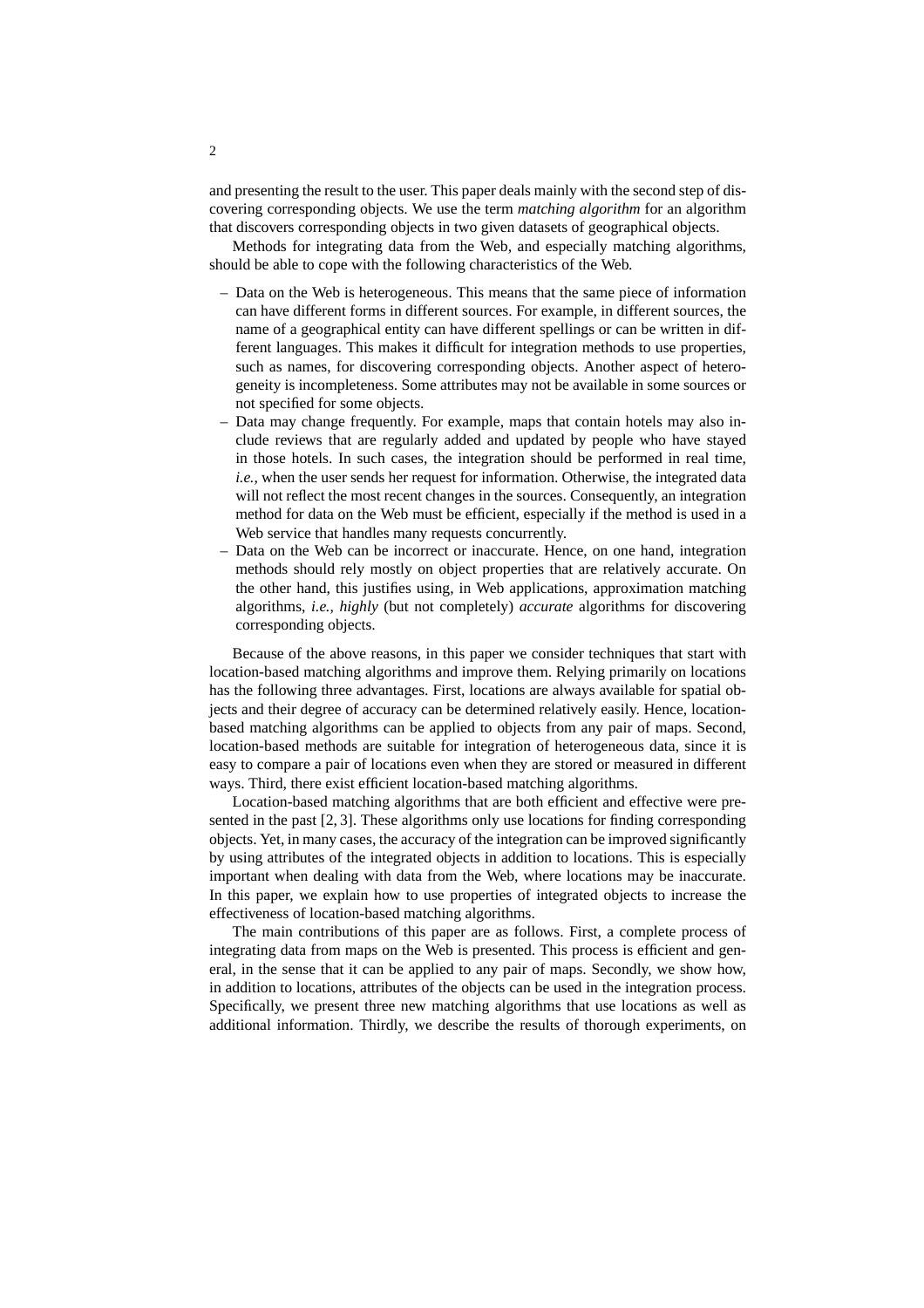datasets with different levels of accuracy and completeness, showing that additional information can improve the results of location-based matching algorithms, when that information is used appropriately.

The structure of the paper is as follows. In Section 2 we present our methods using a real-world example of integrating maps showing hotels in the Soho area of Manhattan, New-York. We present our three new methods in Section 3. In Section 4, we provide the results of experiments we conducted on both real-world data and syntactically generated data. Also, we compare our methods based on the experimental results. Finally, in Section 5, we discuses related work and conclude.

# **2 The Integration Process**

We start by presenting our approach to integration of data from maps on the Web. We do that using an example showing integration of information about hotels in the Soho area of Manhattan, New-York. The data sources we used are Google Earth $^4$  and Yahoo Maps<sup>5</sup>. Google Earth is a service that provides a raster image of almost any part of earth. On top of the raster image it shows information such as roads, hotels, and restaurants. In our example we are interested in information about hotels. For hotels, Google Earth provides their names. The names are links that lead to additional information, *e.g.,* by following a link the address of the hotel is provided. A result of a search in Google Earth for hotels in Soho is depicted in Fig. 1.

Yahoo Maps provides road maps for some major cities in the world. As in Google Earth, maps include touristic information; however, in Yahoo, hotel names are not presented on the maps. Instead, a hotel is shown using an icon of a yellow square containing a red circle, in the location of the hotel. The name of the hotel and additional information such as the rank (*i.e.*, number of stars) and price are available for one hotel at a time. Two possible reasons for not writing hotel names on the map are *(1)* making the presentation of the map simpler and easier to read (cartographic reasons), and *(2)* restricting the information released per each user request, so that applications will not be able to retrieve all the data from Yahoo to their local database (commercial reasons). A result of a search in Yahoo Maps for hotels in Soho is depicted in Fig. 2.

It may seem a good solution to use, in the hotel scenario, a matching algorithm that consider as corresponding objects, pairs of hotels that have the same name. However, because names of hotels are not presented on maps from Yahoo, a matching based on names is problematic. Two other difficulties in using hotel names in a matching algorithm are the uncertainty in deciding whether two names refer to the same hotel and the presence of errors in the data. In our case, uncertainty is due to the existence of several hotels with similar names in the area we consider. For instance, consider the following hotel names "Grand Hotel", "Soho Grand Hotel" and "Tribeca Grand Hotel". Are these the names of three different hotels or of only two different hotels? Another case of uncertainty is when a hotel has more than one name. In the Soho area, the hotel named "Howard Johnson Express Inn" according to Google Earth, is named "Metro Three Hotel Llc" in Yahoo Maps, and indeed these are two names of the same hotel.

<sup>4</sup> http://earth.google.com

<sup>5</sup> http://maps.yahoo.com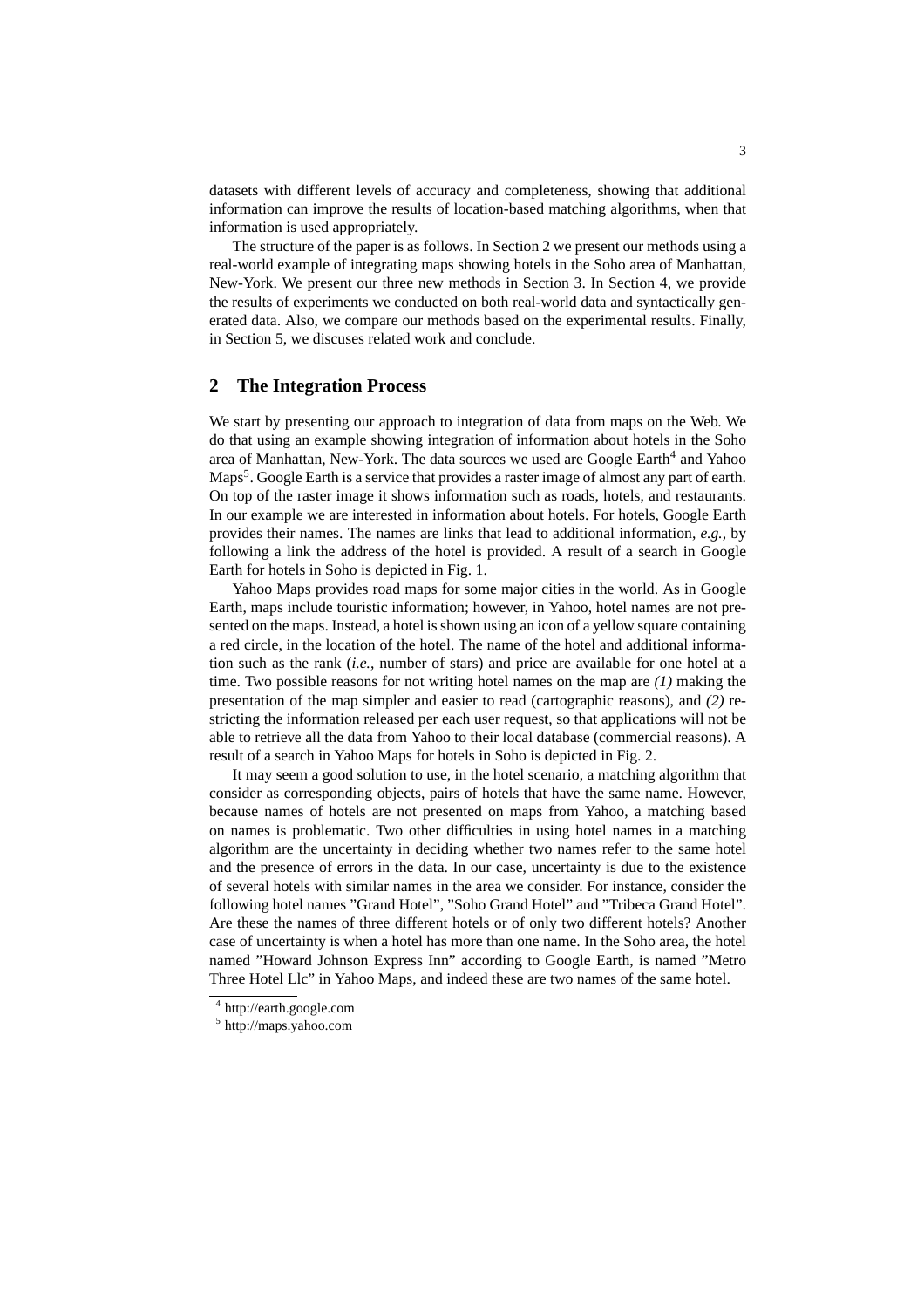

**Fig. 1.** A Map from Google Earth. **Fig. 2.** A map from Yahoo Maps.

In this work we propose the following three-step integration process. *(1)* Retrieve the maps, extract relevant objects from the maps and compute the location of the objects. *(2)* Apply a matching algorithm for finding pairs of corresponding objects. *(3)* Display objects to the user (or return them as a dataset) where each pair of corresponding objects is represented by a single object. Objects that do not belong to any pair of corresponding objects may also be presented.

We now illustrate these steps using the Soho-hotels scenario. Initially, a search for hotels in Soho, New-York was made in both Google Earth and Yahoo Maps, and two result images were retrieved (the images shown in Fig. 1 and Fig. 2). The two images that were found in the search were oriented using geo-referencing. Then, geographical objects were generated by digitizing the maps, that is, by identifying in the raster images icons of hotels and calculating the locations of the hotels based on the geo-referencing. In this example scenario, hotel names were inserted by a human user. In the future we expect many maps on the Web to be in formats that computers can easily process without the need of human intervention. GML (Geographic Markup Language) [1] is an example of such a format.

The second step was to apply a matching algorithm to the two datasets that were extracted from the maps. The result of this step consists of pairs of objects that represent the same hotel, and of singletons representing hotels that appear in only one of the sources. More details about the matching algorithm will be given in the next section.

The final step of the integration is displaying to the user the pairs and singletons produced by the matching algorithm. Before providing the results, conditions can be used for selecting which objects to display. Note that filtering the results at this step makes it possible to apply conditions that use attributes from both sources.

# **3 Matching Algorithms**

The most involved part of an integration process is the discovery of corresponding objects, *i.e.,* the matching algorithm. Several matching algorithms that use only the location of objects were proposed in the past [2, 3]. We now present three new algorithms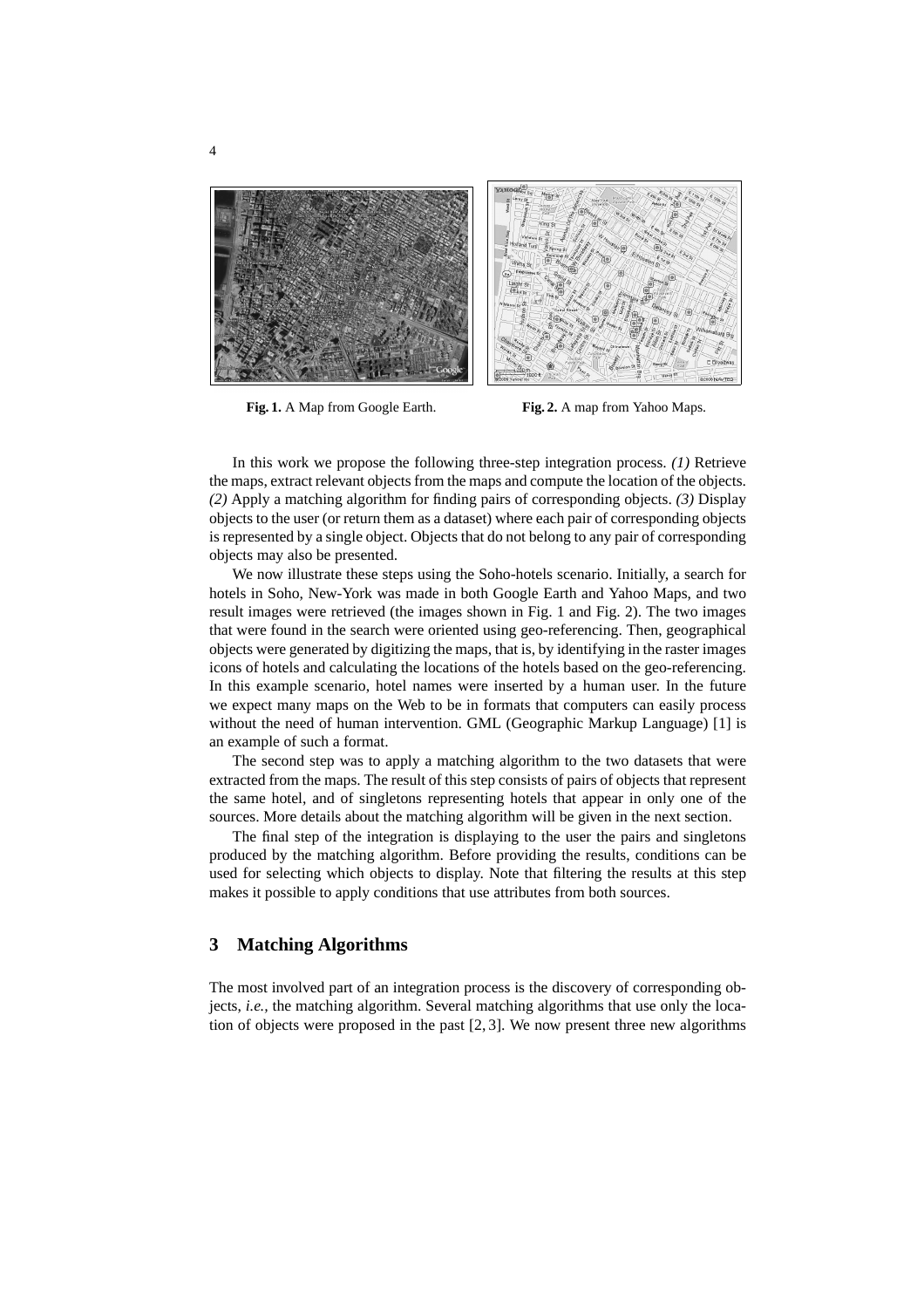that are built upon existing location-based algorithms and use attributes of objects for improving the matching.

#### **3.1 Framework**

First, we present our framework. A *dataset* is a collection of geographical objects that are extracted from a given map. Each object represents a single real-world *geographical entity* and has a point location. (For an object that has a polygonal shape, we consider the center of mass of the polygonal shape to be the point location of the object.) The distance between two objects is the Euclidean distance between their point locations. We denote by  $distance(a, b)$  the distance between two objects  $a$  and  $b$ .

An object may have, in addition to location, attributes that contain information about the entity that the object represents. We distinguish between two types of attributes. An attribute I of objects in a dataset A is *unique* if every two objects in A have different values for I, *i.e.,* I is a candidate key. We consider I as *non-unique* if there can be two objects in  $A$  that have the same value for  $I$ . For example, in a dataset of hotels, the name of a hotel is a unique attribute, since it is unlikely that two hotels in the same vicinity will have the same name. We consider rating (number of stars) as non-unique, because two proximate hotels may have the same number of stars. When locations of objects are not accurate, we can improve a basic matching algorithm by using additional attributes. If the additional information is correct, a unique attribute can be used for discovering pairs of corresponding objects that the basic algorithm fails to match. Both unique and non-unique attributes can be used for detecting pairs of non-corresponding objects that are, wrongly, deemed corresponding by a matching algorithm.

In integration of maps, locations of objects are not accurate, because the process of extracting objects and computing their locations, by digitizing an image, introduces errors. Furthermore, maps on the Web may not be accurate to begin with. Thus, given two datasets A and B that are extracted from two maps, two corresponding objects  $a \in A$ and  $b \in B$  may not have the same location. Yet, for each dataset, errors are normally distributed with some standard deviation  $\sigma$ . So, for 98.8% of the objects, their distance from the real-world entity that they represent is less than or equal to  $2.5\sigma$ . Hence, for 98.8% of the pairs  $\{a, b\}$  of corresponding objects, it holds that *distance* $(a, b) \leq \beta$ , where  $\beta = \sqrt{(2.5\sigma_A)^2 + (2.5\sigma_B)^2}$  is the *distance bound* of A and B ( $\sigma_A$  and  $\sigma_B$  are the standard deviations of the error distributions in  $A$  and  $B$ , respectively). In our algorithms, pairs  $\{a, b\}$  with *distance* $(a, b) > \beta$  are never deemed corresponding objects.

A matching algorithm receives a pair of datasets  $A$  and  $B$  and returns two sets  $P$ and S. The set P consists of pairs  $\{a, b\}$ , such that  $a \in A$  and  $b \in B$  are likely to be corresponding objects. The set S consists of singletons  $\{s\}$  (where  $s \in A \cup B$ ) such that, with high likelihood, s does not have a corresponding object. Location-based matching algorithms compute the sets  $P$  and  $S$  according to the distance between objects.

### **3.2 The New Matching Algorithms**

We now describe three new algorithms that receive an existing matching algorithm  $\mathcal M$ and improve it by using the information provided by some specified attributes. We divide the input to these algorithm into two parts. One part consists of two datasets A and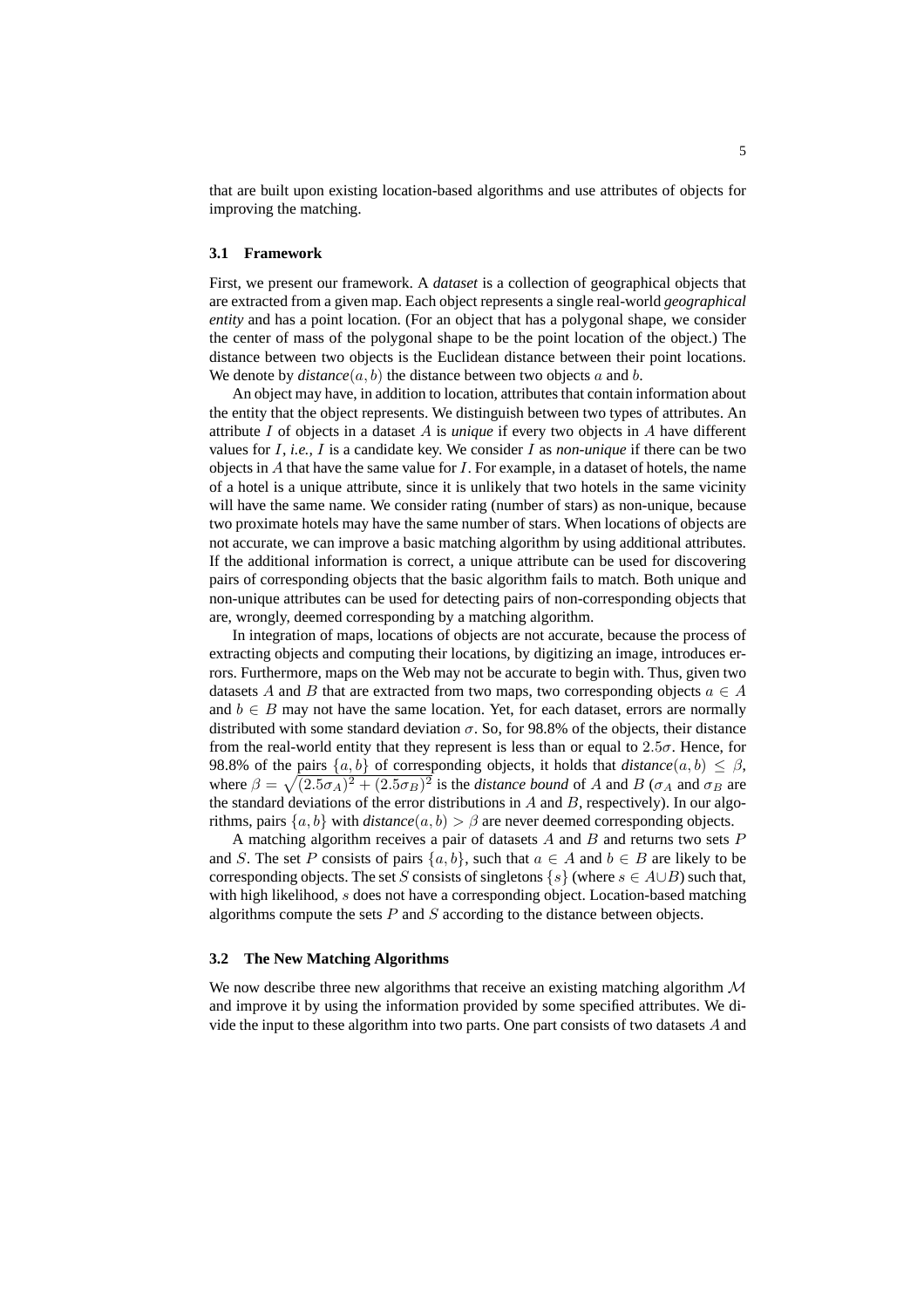Pre- $D_{[\mathcal{M},X]}(A, B)$ 

**Parameters:** A matching algorithm M, a set of *unique* attributes X **Input:** Datasets A and B **Output:** A set  $P$  of pairs and a set  $S$  of singletons 1:  $P \leftarrow \emptyset$ ,  $S \leftarrow \emptyset$ ,  $A' \leftarrow A$ ,  $B' \leftarrow B$ 2: let  $\beta$  be the distance bound of A and B 3: **for each**  $a \in A$  and  $b \in B$  such that  $a.x = b.x$  for some attribute  $x \in X$  **do** 4: **if**  $distance(a, b) \leq \beta$  **then** 5:  $P \leftarrow P \cup \{a, b\}$ 6:  $A' \leftarrow A' - \{a\}, B' \leftarrow B' - \{b\}$ 7:  $(P', S') \leftarrow \mathcal{M}(A', B')$ 8:  $P \leftarrow P \cup P', S \leftarrow S'$ 9: **return** (P, S) Post- $R_{[M,X]}(A, B)$ **Parameters:** A matching algorithm  $M$ , a set of attributes  $X$ **Input:** Datasets A and B **Output:** A set  $P$  of pairs and a set  $S$  of singletons 1:  $(P, S) \leftarrow \mathcal{M}(A, B)$ 2: **for each**  $\{a, b\} \in P$  such that  $a.x \neq b.x$  for some attribute  $x \in X$  **do** 3:  $P \leftarrow P - \{a, b\}$ 4: **return** (P, S) Pre- $F_{[\mathcal{M},X,\phi]}(A, B)$ **Parameters:** A matching algorithm M, a set of *non-unique* attributes X, a factor  $\phi$ **Input:** Datasets A and B **Output:** A set  $P$  of pairs and a set  $S$  of singletons 1:  $P \leftarrow \emptyset$ ,  $S \leftarrow \emptyset$ 2: let  $distance_n(x, y)$  be a new distance function that, initially, is equal to  $distance(x, y)$ 3: **for each**  $a \in A$  and  $b \in B$  such that  $a.x \neq b.x$  for some attribute  $x \in X$  **do** 4:  $distance_n(a, b) \leftarrow \phi \cdot distance(a, b)$ 5: let  $\mathcal{M}_n$  be the matching algorithm  $\mathcal M$  when run using the distance function *distance*<sub>n</sub> $(x, y)$  instead of using the Euclidean distance function *distance* $(x, y)$ 6:  $(P, S) \leftarrow \mathcal{M}_n(A, B)$ 7: **return** (P, S)

**Fig. 3.** The algorithms Pre-process detection, Post-process removal and Pre-process factorizing

B that should be joined. The second part consists of  $M$ , a set  $X$  of the given attributes and, for the third algorithm, an additional factor  $\phi$ . We denote by P and S the set of pairs and the set of singletons, respectively, that the algorithms return. The pseudocode of all three algorithms is presented in Fig. 3.

6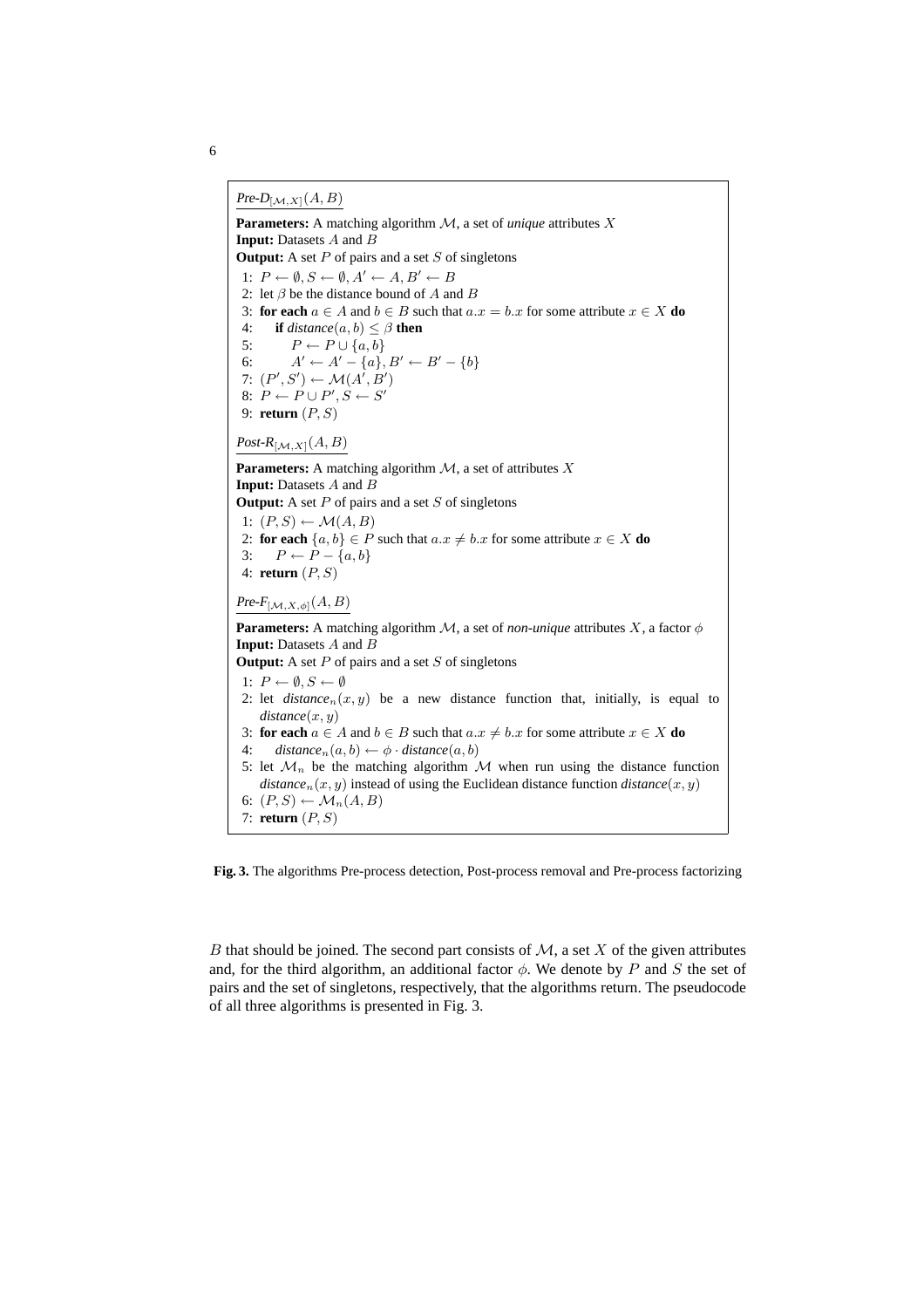#### **Pre-process detection (Pre-D)**

The Pre-D algorithm uses unique attributes for detecting corresponding objects, and then it calls another matching algorithm on the remaining objects. The algorithm has two steps.

- 1. For each pair of objects  $a \in A$  and  $b \in B$ , such that a and b have the same value for some unique attribute of  $X$  and the distance between them does not exceed the distance bound of A and B, the pair  $\{a, b\}$  is added to P, a is removed from A and b is removed from B.
- 2. The matching algorithm  $M$  is applied to the remaining objects of  $A$  and  $B$ . Upon termination, the pairs of the result are added to  $P$  and the singletons—to  $S$ .

#### **Post-process removal (Post-R)**

The Post-R algorithm uses a set of attributes  $X$  for detecting pairs of objects that are erroneously matched by another algorithm. The Post-R algorithm has two steps.

- 1. The matching algorithm  $M$  is applied to  $A$  and  $B$ . The result is a set  $P$  of pairs and a set S of singletons.
- 2. For each pair of objects  $\{a, b\}$  in P, such that a and b have different values for some attribute of X, the pair  $\{a, b\}$  is removed from P.

## **Pre-process distance factorization (Pre-F)**

The Pre-F algorithm uses a set  $X$  of non-unique attributes as follows. For every pair of objects  $a \in A$  and  $b \in B$  that have different values for some attribute of X, the distance between a and b is multiplied by the given factor  $\phi > 1$ . Note that increasing the distance between objects lowers the probability that they will be matched by a locationbased algorithm. The algorithm  $M$  uses the new distances to join  $A$  and  $B$ .

In our experiments, we tested eight different combinations of the above algorithms. Suppose that the set Y contains the shared attributes of two datasets  $A$  and  $B$ . Let *unique*(Y) and *non-unique*(Y) be the sets of unique and non-unique attributes of Y, respectively. Given a location-based matching algorithm  $M$ , the following are the eight possible ways of computing the matching of A and B.

- 1. Use only the location based algorithm  $\mathcal{M}$ , *i.e.*, return  $\mathcal{M}(A, B)$ .
- 2. Use Post-R with M. That is, return Post- $R_{\mathcal{[M,Y]}}(A, B)$ .
- 3. Use Pre-D with M. That is, return Pre- $D_{\text{[}M\!,\text{unique}(Y)]}(A, B)$ .
- 4. Combine Pre-D and Post-R, *i.e.*, return Post-R<sub>[Pre-D<sub>[*M, unique*(*Y*<sub>)]</sub></sub>,*Y*](*A, B*).</sub>
- 5. Use Pre-F with M. That is, return Pre- $F_{[\mathcal{M},\mathcal{N}]}(A,B)$ .
- 6. Combine Post-R with Pre-F, *i.e.*, return Post-R<sub>[Pre-F<sub>[M, non-unique(Y), $\phi$ ],  $Y$ ]  $(A, B)$ .</sub></sub>
- 7. Combine Pre-D with Pre-F. That is, return the result of the following expression:  $Pre\text{-}D_{\left[Pre\text{-}F_{\left[\mathcal{M},\text{non-unique}(Y),\phi\right]},\text{unique}(Y)\right]}(A,B).$
- 8. Combine all the three methods by applying Pre-F, Pre-D,  $M$  and, finally, Post-R, *i.e.,* return Post-R<sub>[</sub>Pre-D<sub>[</sub>Pre-F<sub>[M,</sub>non-unique<sub>(Y),φ]</sub>,unique<sub>(Y)]</sub>,Y](A, B).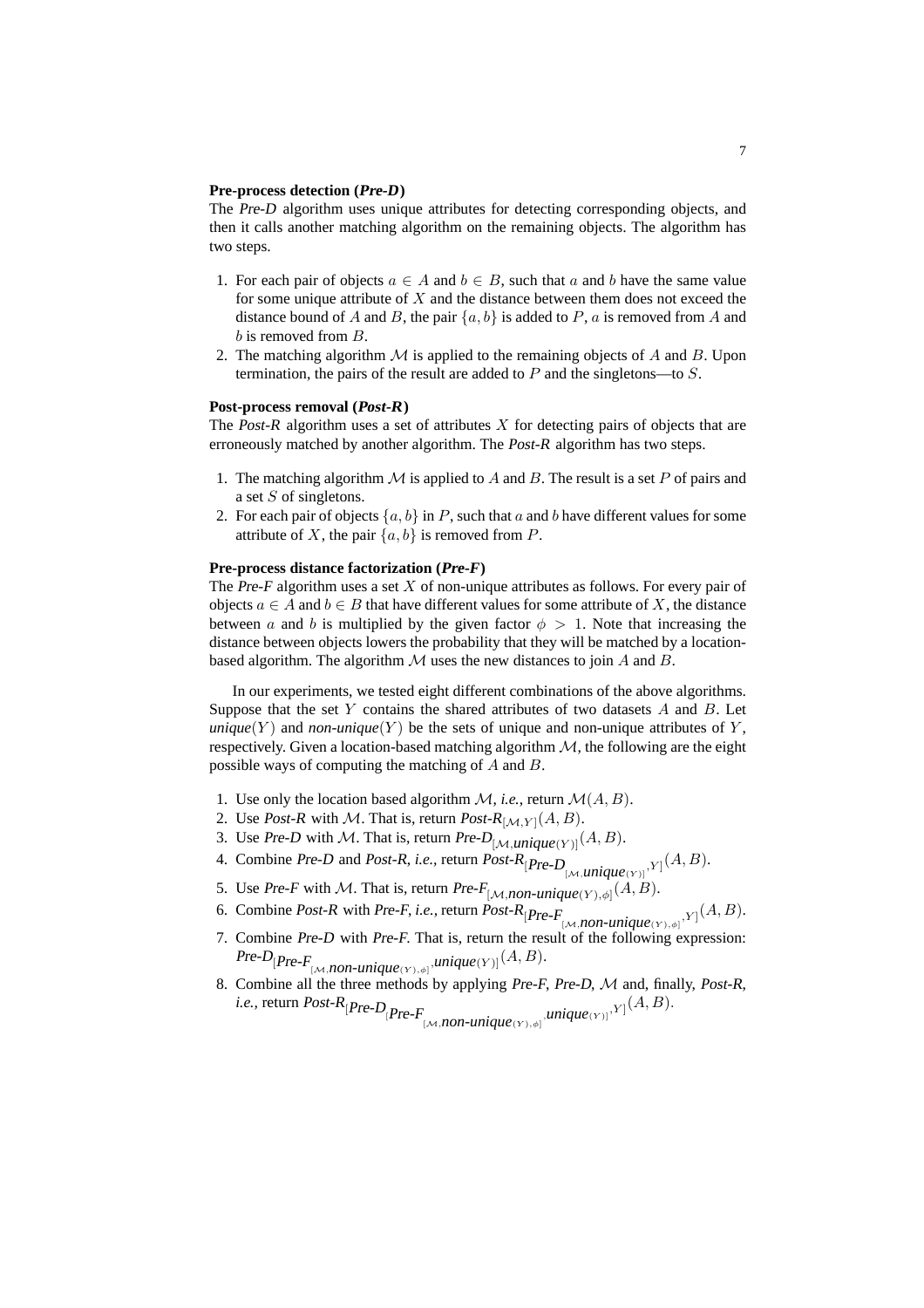#### **3.3 Computing the Distance Bound**

Applying a matching algorithm requires knowing the distance bound  $\beta$  (or an approximation of it). The approximation of  $\beta$  is computed based on approximations of  $\sigma_A$  and  $\sigma_B$ —the standard deviations of the error distributions in the integrated datasets (see Section 3.1). The values  $\sigma_A$  and  $\sigma_B$  (we also call them the *errors* of the datasets) are sometimes provided with the maps, and in other cases we need to estimate them.

The error of a dataset is caused by errors in the procedure of collecting and processing the geographical data. The procedure is different when generating raster (imagery) maps and when vector (feature based) maps are produced. (See [11] for more detailed descriptions of these procedures.)

Raster maps are typically generated from satellite or aerial photographs. There are three main causes of error in the process of creating raster maps. First, errors are introduced when the photos are orthorectified *i.e.,* when correcting the photos to accurately represent the surface of the earth. Second, the size of the pixels in the photo affects the error. Currently, a resolution of 70cm per pixel at nadir is common in satellite photos (*e.g.,* in the two main high-resolution commercial earth-observation satellites IKonos and QuickBird). The first two factors are relatively small and the main cause of error is the third factor which is the accuracy of the geo-referencing process *i.e.,* the accuracy of matching earth coordinated to the photo. The accuracy of the geo-referencing depends on the existence and accuracy of reference points. When no reference points exist, the accuracy is about 10 meters, while when there are reference points, the accuracy is about 1–10 meters, depends on the accuracy of the reference points. Extracting features from the raster image (*e.g.,* identifying the location of an hotel) also introduces an error which is approximately the number of pixels of the error in the extraction process multiplied by the resolution.

Vector maps are usually created either by governmental mapping agencies, or by commercial companies, according to an agreed mapping standard. The standard defines accuracy requirements that depend on the map scale. Typically, for urban areas, map scales are between 1/1000–1/10000. Normally, the required accuracy for such scales is about 0.3–0.4mm. This means that at a scale of 1/1000, the error is about 0.3–0.4 meters. At a scale of 1/10000, the error is approximately 3–4 meters.

## **3.4 Measuring the Quality of the Result**

We use *recall* and *precision* to measure the accuracy of a matching algorithm. Remember that the result of a matching algorithm consists of sets (singletons and pairs). A set is correct if it is either a pair of corresponding objects or a single object that has no corresponding object. Given the result of a matching algorithm, the recall is the ratio of the number of correct sets in the result to the number of all correct sets. For example, a recall of 0.8 means that 80% of the correct sets appear in the result. The precision is the ratio of the number of correct sets in the result to the number of sets in the result. For example, a precision of 0.9 means that 90% of the sets in the result are correct.

In our experiments, we knew exactly which sets were correct and, hence, were able to determine the precision and recall. For synthetic data, all the information about the data was available to us. For real-world data, we determined the correct sets manually, using all the available information.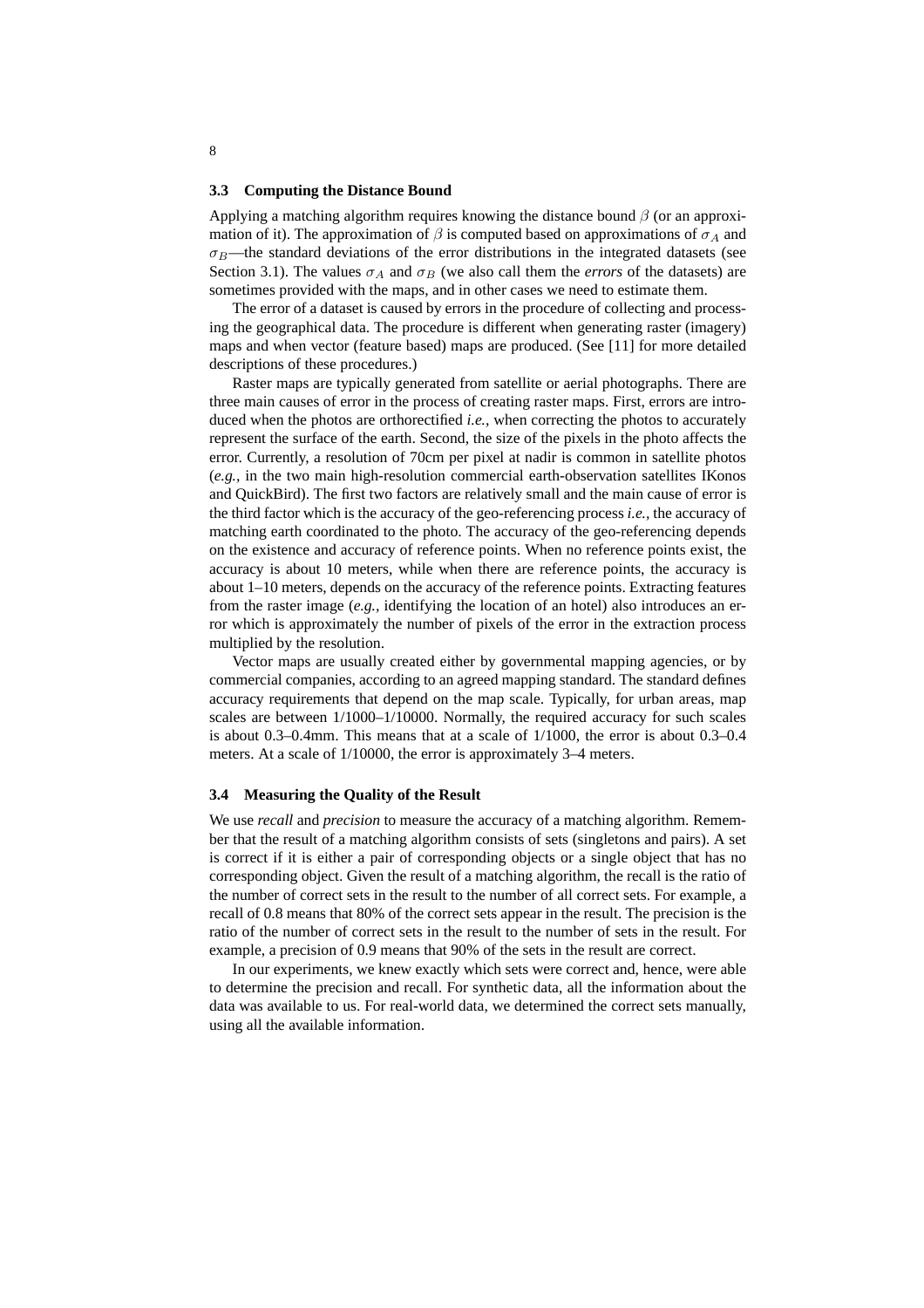### **4 Experiments**

In this section, we describe the results of extensive experiments on both real-world and synthetically generated data. The goal of our experiments was to compare the eight combinations, presented in Section 3.2, over data with varying levels of inaccuracy and incompleteness. We also wanted to determine by how much our methods improve existing location-based algorithms. For that, we tested the effect of our methods on the following three location-based algorithms: nearest-neighbor (NN), mutually-nearest (MUTU) and normalized-weights (NW); see [3] for a description of these algorithms.

#### **4.1 Tests on Real-World Data**

We present the results of integrating the maps of hotels in Soho as described in Section 2. The Google-Earth map presents 28 hotels and the map from Yahoo Maps presents 39 hotels and inns. A total number of 44 hotels and inns appear in these sources, where 21 hotels appear in both of the sources while 23 appear in only one source. For both sources, we used an error  $(\sigma)$  of 100 meter because identifying the location of an hotel based on an icon is highly inaccurate.





**Fig. 4.** Tests on real-world data

the three algorithms was tested according to the first four combinations of Section 3.2. (The other four combinations are not applicable, since the only attribute, hotel name, is unique.) The third combination, Pre-D, is clearly the best for each of the three algorithms. It is slightly better than the fourth combination, which includes both Pre-D and Post-R, since the attribute hotel name is not always accurate (e.g., one hotel has different names in the two sources). For comparison, Figure 4 also shows the result of matching just according to hotel names. Note that for combinations 2–4, the process was semi-automatic, since hotel names do not appear in Yahoo Maps.

### **4.2 Tests on Synthetic Data**

In order to test our methods on data with varying levels of accuracy and incompleteness, we randomly generated synthetic datasets using a two-step process. First, the real-world entities are generated. The locations of these entities are randomly chosen, according to a uniform distribution, in a square area. Each entity has one unique attribute  $U$  and one non-unique attribute  $N$  with randomly-chosen values. The non-unique attribute has five possible values (as for the number of stars of a hotel). In the second step, the objects in each dataset are generated. Each object is associated with a distinct entity and its location is chosen with an error that is normally distributed (relative to the location of the entity). In each dataset, different objects correspond to distinct entities. For each object, the attribute  $U$  has either the same value as in the corresponding entity, null (for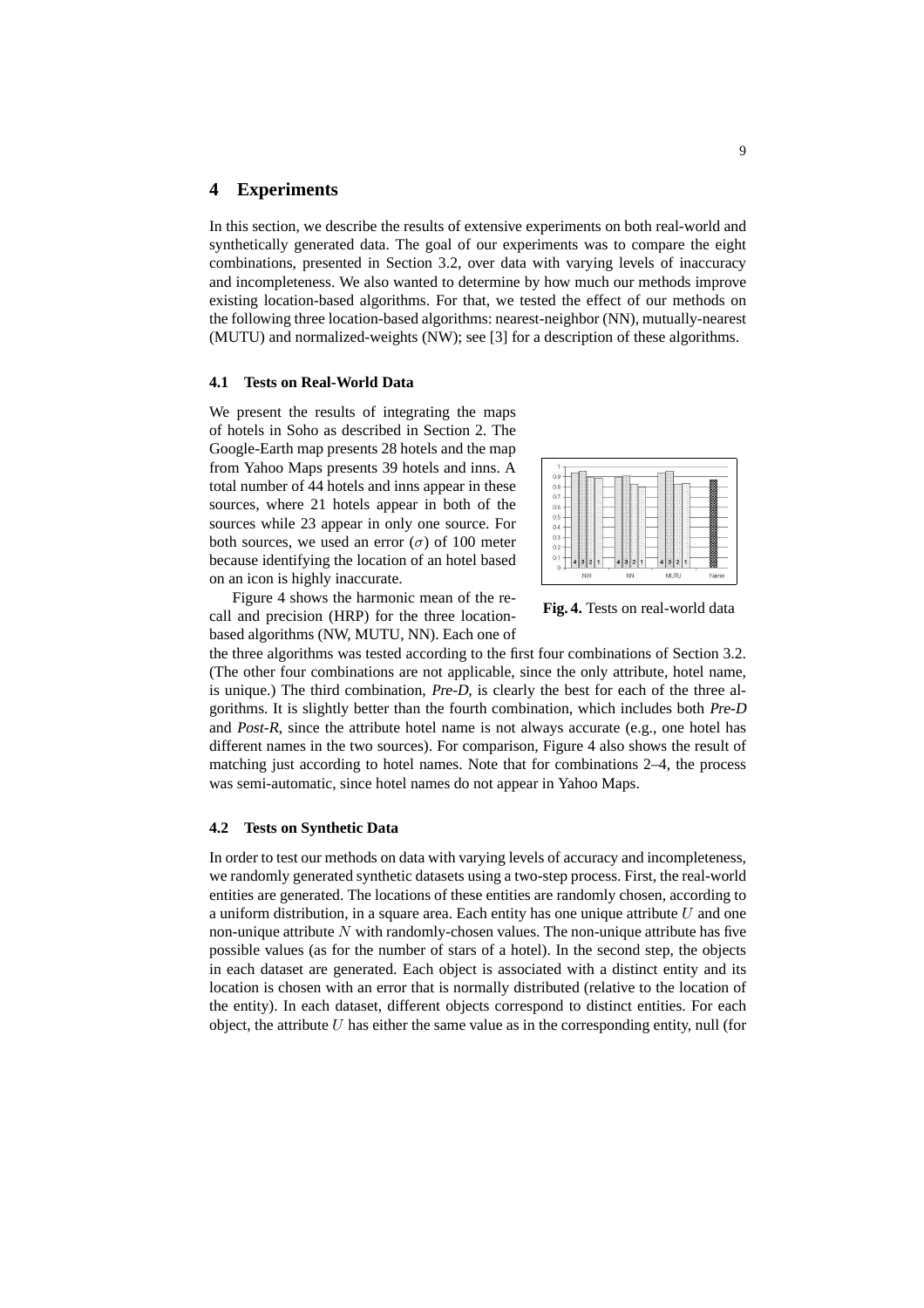

**Fig. 5.** Results of Test I **Fig. 6.** Results of Test II

incompleteness) or an arbitrary random value (for inaccuracy). We denote by  $c(U)$  the percentage of objects that have a non-null value for U and by  $a(U)$  the percentage of objects that have either the correct value or null. Values are similarly assigned to N.

We present the results of two tests. In Test I, the values of the attributes are either accurate or missing (i.e., null). In Test II, all the objects have values for U and N, but some of those values are inaccurate. In both tests, there are 1000 entities in a square area of  $1350 \times 1350$  meters with a minimal distance of 15 meters between entities. Each dataset has 750 objects that are randomly chosen for 750 entities using a standard deviation of  $\sigma = 12$  meters for the error distribution. In Test I, the attributes in each dataset have either the correct values or nulls as follows:  $a(U) = a(N) = 100\%$ ,  $c(U) = 40\%$  and  $c(N) = 60\%$ . That is, only 40% of the objects have the correct value for the unique attribute and only 60% of the objects have the correct value for the nonunique attribute (if the value is not the correct one, then it is null). In Test II, attributes always have non-null values but not necessarily the correct ones, i.e.,  $c(U) = c(N)$ 100\% and  $a(U) = a(N) = 80\%$ .

In Test I and Test II, we tried the eight combinations of Section 3.2 with each of the three algorithms. The results, depicted in Fig. 5 and. 6, show the harmonic mean of the recall and precision for the eight combinations involving each algorithm. Each bar is for the combination identified by the number on that bar. For comparison, we also show the result obtained by a matching algorithm that only uses the unique attribute (Name).

Test I shows that when information is partial but accurate, the eighth combination that uses all of the three algorithms (Pre-D, Post-R and Pre-F) is the best. Test II shows that when information is inaccurate, Post-R is not effective (as was also the case for the real-world data) and it is better to use just Pre-D and Pre-F (the seventh combination).

Figures 7 and 8 show the performance of the NW method for varying levels of completeness and accuracy. In Figure 7, the accuracy varies, *i.e.*,  $a(U) = a(N) =$  $70\% \dots 100\%$ , and the completeness is fixed, *i.e.*,  $c(U) = c(N) = 100\%$ . In Figure 8, the completeness varies, *i.e.*,  $c(U) = c(N) = 40\% \dots 100\%$ , and the accuracy is fixed, *i.e.,*  $a(U) = a(N) = 100\%$ . In each graph, the serial number refers to the combination that produced the graph. Note that the results of only 6 methods (1,2,3,5,7,8) are presented, since the other two are inferior.

The followings are our conclusions from the tests.

1. When there is a *unique* attribute, it is always good to identify pairs and remove them from the matching algorithm (Method 2).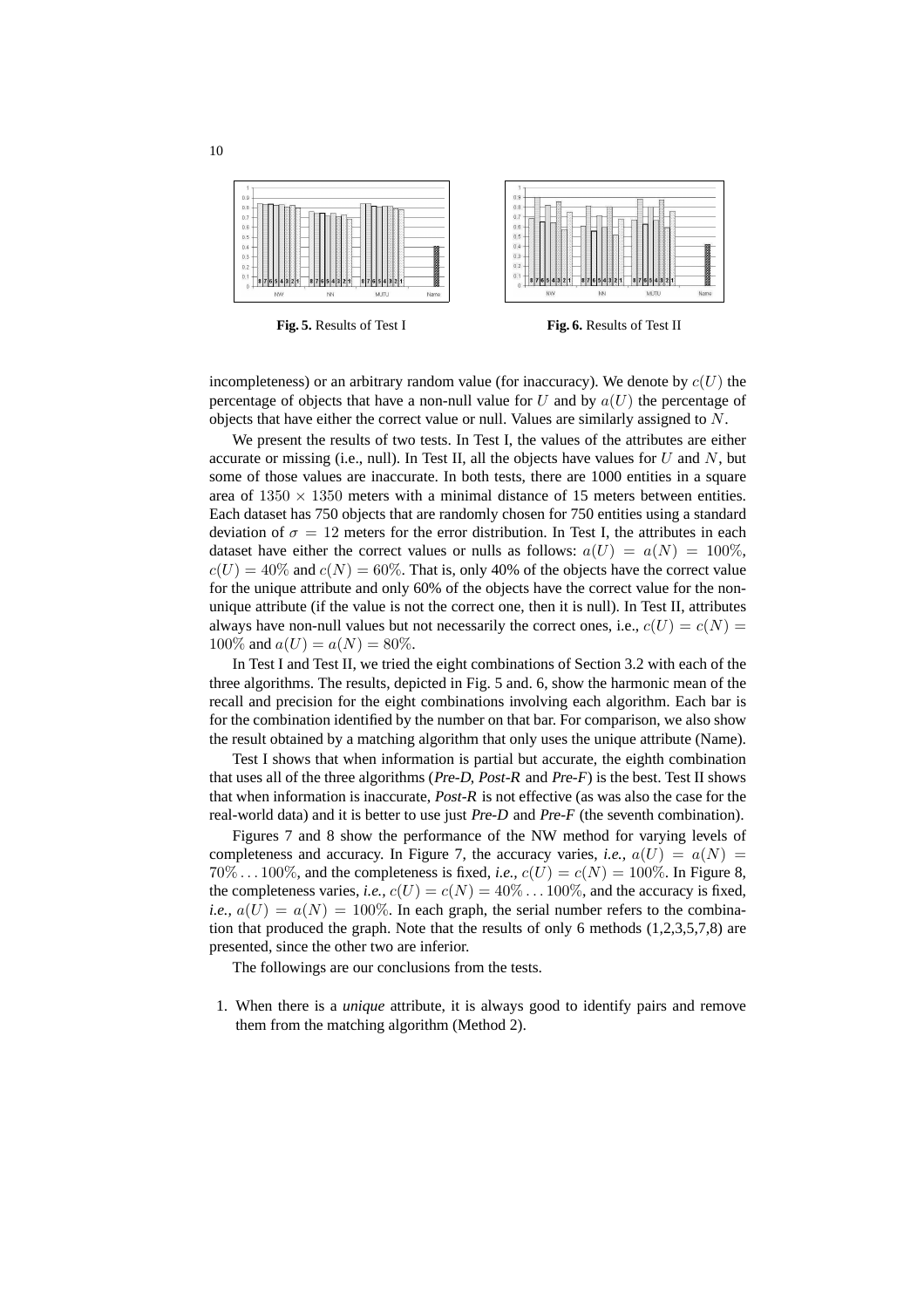

**Fig. 7.** Results of NW for varying accuracy **Fig. 8.** Results of NW for varying completeness

- 2. When there is a non-unique attribute, it is always good to use factorized distance (Method 5).
- 3. Although additional information improves the quality of the results, the main factor that determines the quality is still the location-based algorithm.
- 4. When the attributes are not accurate, using the additional information before the matching improves the quality of the result. But using it after the location-based matching has a negative effect, for the following reason. While there is only a low probability that two proximate yet non-corresponding objects have the same value for a unique attribute,there is a considerably higher probability that two corresponding objects have different values for some unique attribute.

The tests show that in all cases using additional attribute before applying a locationbased matching algorithm improves the quality of the results. Applying additional information at the end yields an improvement only if that information is accurate.

## **5 Conclusion**

Traditionally, integration of geo-spatial data is being done using map conflation [13, 6]. However, map conflation is not efficient since whole maps are integrated, not just selected objects. Thus, conflation is not suitable for Web applications or in the context of mediators [4, 12, 19, 20] where users request answers to specific queries. Integrating spatial datasets using only geometrical or topological properties [2, 3, 14] or using only alpha numeric attributes [9, 10], both do not use all the available information but can be combined using the approach we introduced in this paper.

Other approaches use both spatial and non-spatial attributes (e.g. [7, 15, 17]). However, these approaches some time remain on the schema level, rather than actually matching the objects, such as [7], or has large computation time as [15, 17].

In this work we showed how data from maps on the Web can be integrated using location-based algorithms, and how to utilize information additional to location when such information exists. We presented three new matching algorithms and tested them on data with varying levels of incompleteness and inaccuracy. Interestingly, our experiments show that when the additional information is accurate it should be used both before and after the location-based matching process. When the additional information is not very accurate, the information should be used only prior to the location-based